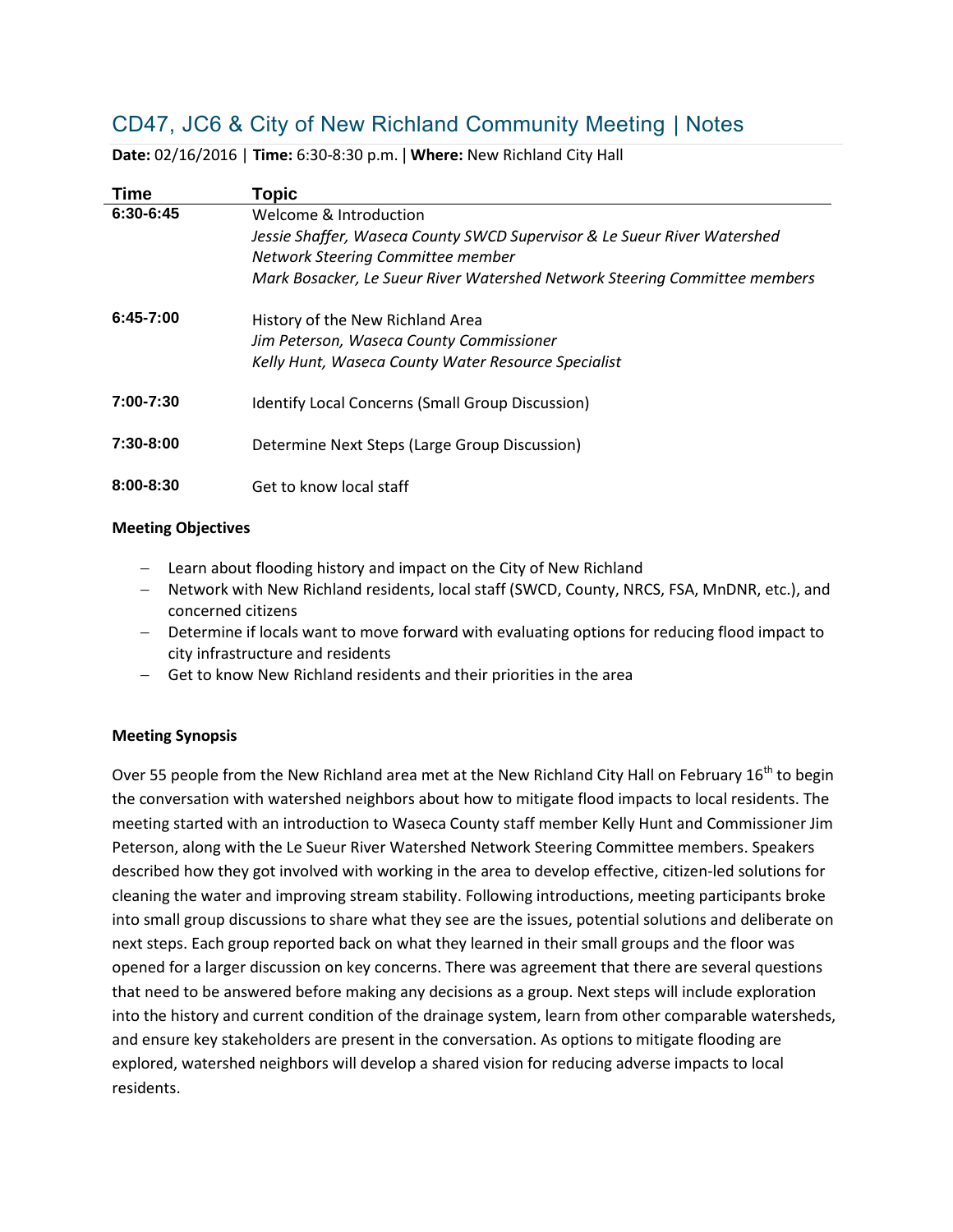## **Introduction**

### **Le Sueur River Watershed Network**

- Citizen Advisory Committee developed 7 Recommendations that were ratified by the larger Network
	- We are not an agency, citizen-led; we act as a link for communities to agencies
	- Ratified our mission statement in June 2014 at CD57 meeting
	- Steering Committee members are a diverse group (Jessie Shaffer and Mark Bosacker introduced the Network)
- Le Sueur River Watershed Network activities are motivated by our concern for a maintaining productive lands and guided by their 7 Recommendations for cleaner water and river health
	- Heavy flow is destabilizing our watershed
	- Water quality and quantity are things we need to consider
- We want to hear from the local community on the matter and to see what ideas they have; find solutions won't happen overnight but we need to get the ball rolling
- Local businesses and community members have been adversely impacts: Local Care Center, Sportsmen Club, homes, trailer park, Morgan's Meat Market

### **Waseca County**

- Jim Peterson is this district's representative and several folks are very concerned about the flooding
- Kelly Hunt is Water Resource Specialist in Waseca County and does AIS work, water planning
- Brief background on drainage area
	- $-$  CD6  $\approx$  3,700 acres
	- $-$  JC47  $\sim$  333 acres (comes from behind school and backs out at Morgan's
	- June 2015 and September 2010 flooding especially troublesome
	- 1979 ditch in town was made bigger and was originally a creek
	- $-$  1950's there was a lot of flooding
	- Present More streets, houses and water running to the ditches; less water infiltration
	- County dredge in Spring, yet hasn't been cleaned through town
- The whole system needs to be changed to meet present and future drainage needs of the area
	- We are going to need petitions on CD to get work done
	- Want to work with the community to prevent future flooding and hear their solutions
	- $-$  There are grants out there to assist (estimate  $\sim$ \$1,000 per culvert)
	- Reservoir

### **Small Group Discussions**

- **1. What are your concerns about water quality and quantify flowing through the community of New Richland and contributing drainage systems (CD47 and JC6)?**
- **2. What questions do you want answered moving forward as we share and discuss our ideas on opportunities to address these concerns in the future?**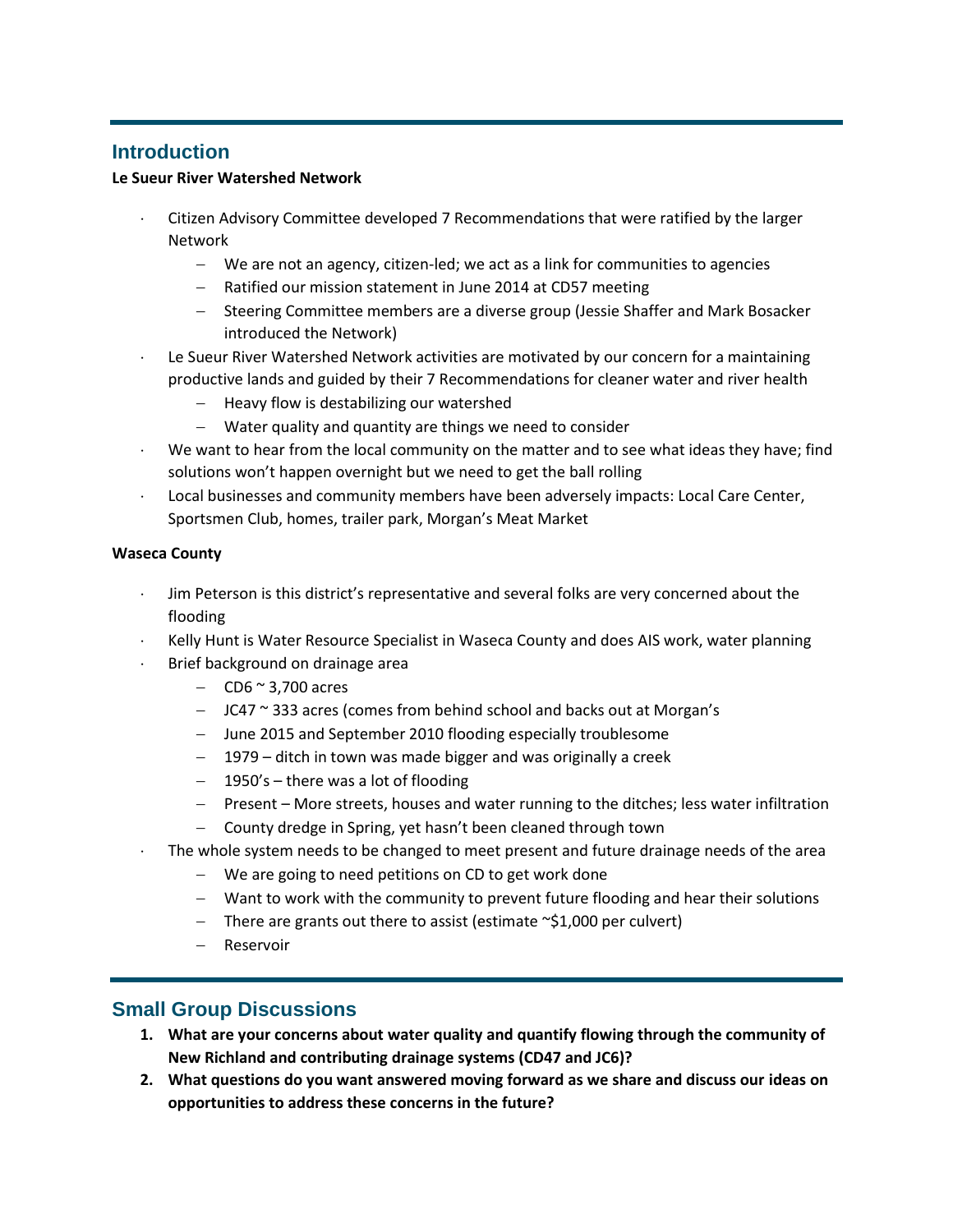- **3. What do you think should be the next steps? What role do you want to play?**
- **4. Are there community members not represented here tonight? How should we reach out to them? Would you be willing to invite them to future meetings?**

### **Concerns**

- A. Existing bridges and culverts
	- $-$  7 Bridges within less than a mile
	- May be acting as bottlenecks
	- Out of date and need to be inspected/repaired
	- $-$  They could help with flow
	- $-$  1977 was the last time they were inspected
- B. Increasing frequency of flooding
	- Flooding is worse in the last 5 years and concern about future
	- $-11$ " inch rain in last 5 years
	- $-$  more frequent, high intensity rain events
	- Concern about the feasibility to create a drainage system that could even handle this
- C. How the area is currently being drained
	- $-$  Grade of drainage system
	- Water is getting here faster and large drainage area
	- There is a lot of velocity and water draining through New Richland
	- 6ft fall to Boot Creek and then to Le Sueur
	- Water overtops the roads, especially 13
	- $-$  Stability of drainage system (erosion)
- D. Water quality of water being backed up and going downstream
	- $-$  Sewage dumping down river; bad water quality?
- E. Current engineering firm inspecting and maintaining drainage area needs to be re-evaluated

### **Questions**

- A. Culverts/Bridges
	- What are culverts?
	- Which areas have electrical?
		- 1 has electrical: End of Main St electrical for street light (Birch & Division +  $1<sup>st</sup>$ Street South)
	- What are the costs of replacing the bridges?\*\*
	- Is it possible to put overflow culverts on any of the bridges? (at top of culvert only used at high flow events and would be a whole lot cheaper)
	- $-$  Have the culverts been cleaned out?
	- What is the current culvert capacity through the City?
- B. Costs
	- $-$  Has anybody looked into costs yet?
	- What are the costs associated with reducing flow?
	- What is the feasibility of doing work to reduce flooding? (Economics?)
- C. Water Storage Options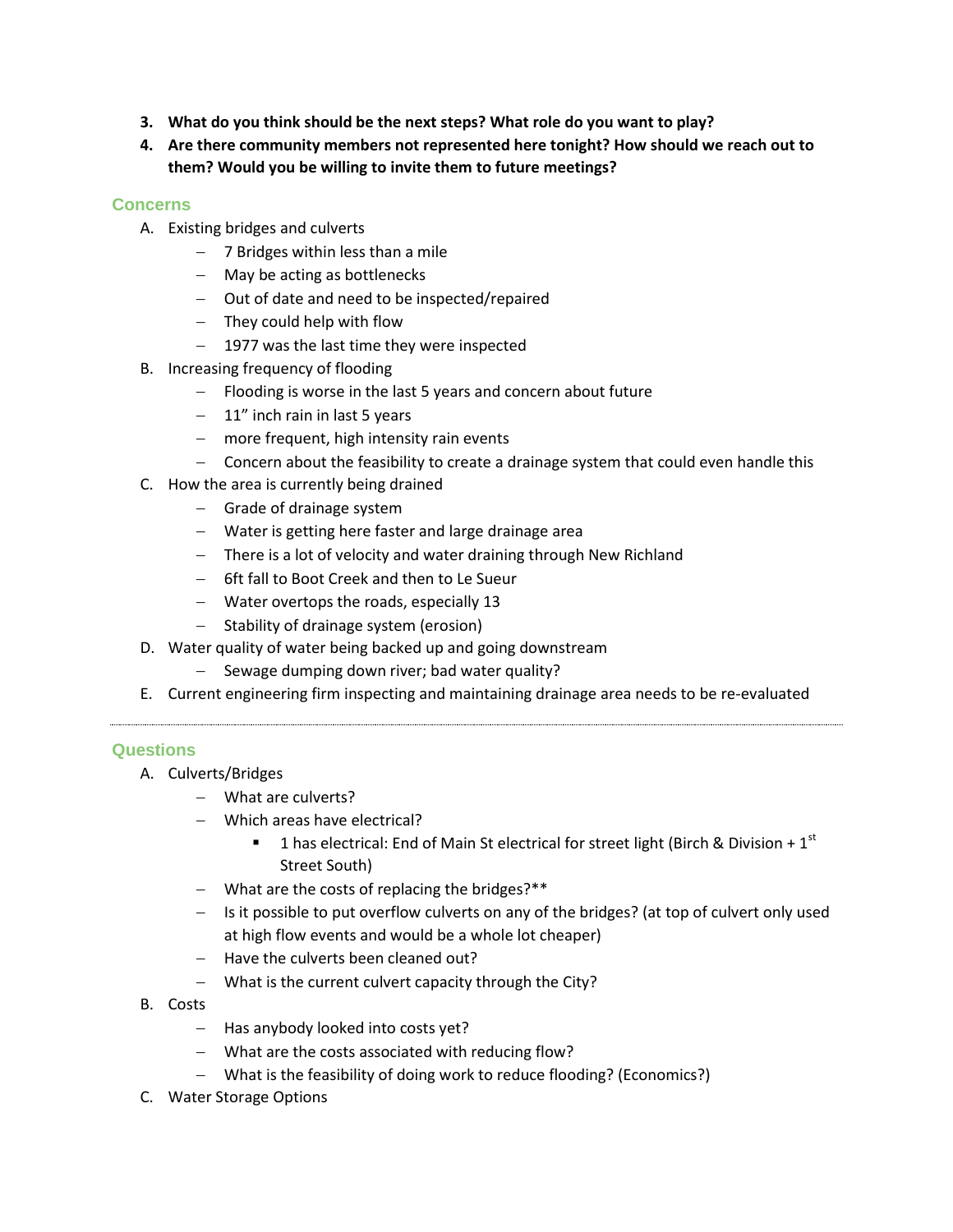- Can you dam and stop reservoir system?
- What are the storage possibilities?
- What are practices that can be done? Wetlands?
- How much needs to be stored?
- What is the rain event to plan for? Scale?
- What would be multipurpose practices/projects that would help the community? Any examples in this area?
- D. Existing Conditions of Drainage System
	- There is more water now every time it rains; how do we know it is working?
		- How much volume is coming through the system?
	- Does existing ditch need to be maintained?
		- Who has been maintaining culverts and ditches?
		- What is the timeline for maintenance of ditch; cleaning out 10-12 years? (Jim 8-10 year cycle; cleaning out this year/summer; culvert size change; petition to landowners through request)
	- What are the sewer issues?
	- Where does ditch drain to? Ditch W of town?
		- Who owns the ditch west of town?
- E. Existing Mitigation Efforts
	- Does the City need to have an emergency plan with sandbags on hand?
	- Are there flood reduction programs available?

### **Ideas**

- A. Storage options
	- Ballfields & Sportsmen Club\*\*
		- Leave them as it is (used to ice skate);
		- Could change concessions stand; Relocate ball fields and businesses near ball fields to higher ground; could be used for water storage if relocated; berms, buyout land, ball field
	- $-$  Build a reservoir outside of the City
		- NE and Ncentral areas for storage
	- Get more input and evaluate options for more storage
- B. Enhance ditches capacity to move water faster
	- $-$  Big enough ditch to carry the water
		- Changing box culverts
		- Clean out
		- Make it bigger
- C. Short-term mitigation efforts
	- Sandbags and dikes on hand
	- $-$  Clean ditch and culverts immediately\*\*
- D. Keep meeting, talking and evaluating options to create a plan
	- $-$  More educational meetings to explain steps along the way\*\*
		- Gather ideas to evaluate options then get engineering costs for them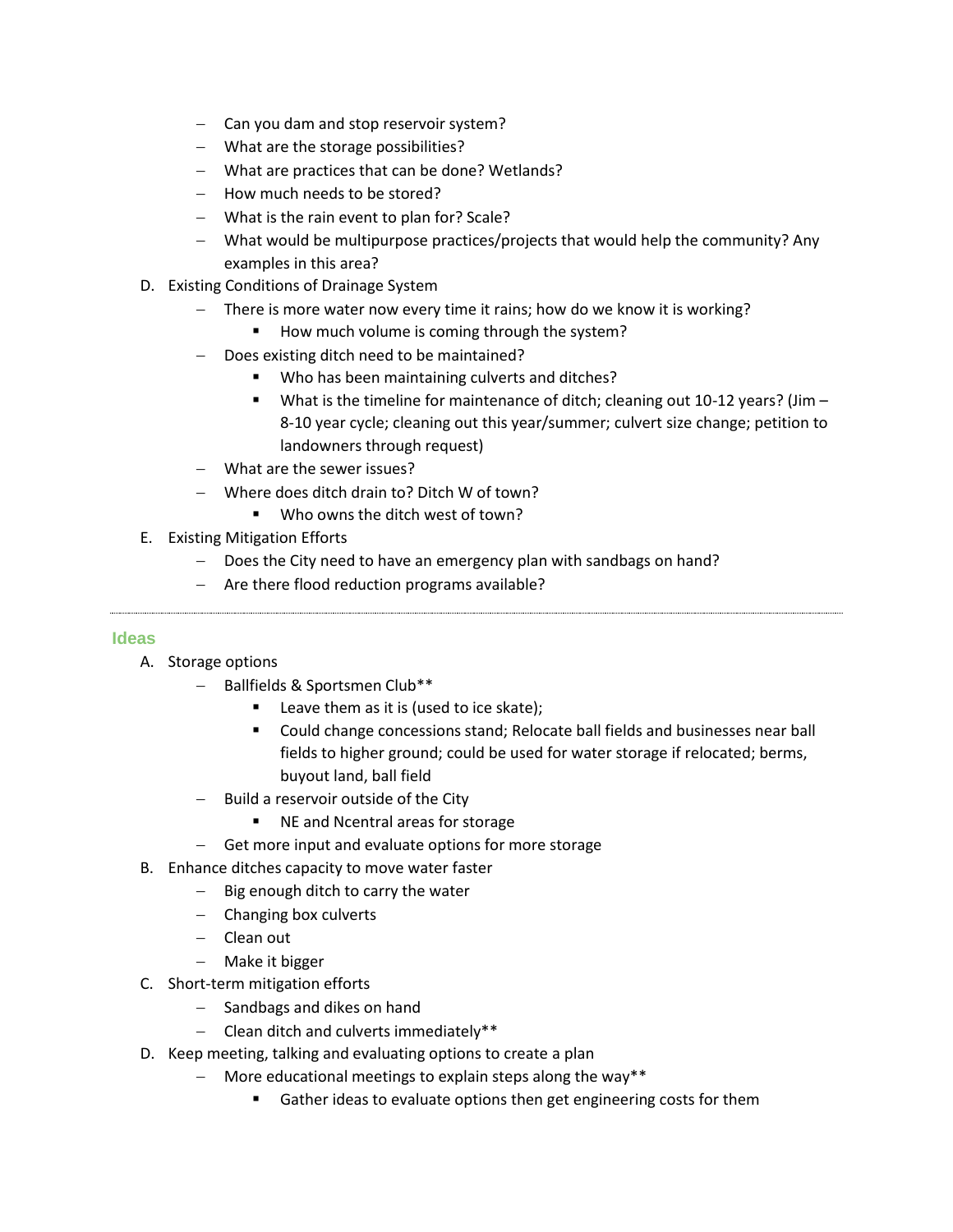- **Meet, talk and find solutions together**
- **Use Mankato as flooding model; build berms around the Care Center**
- $\sim$  Create a 10 year plan to start chipping away at the problem; this is going to take time timeline for ditch maintenance should be set (8-10 years? – Jim)
- Look at targeting and implementation of storage and diversion costs
- Buy out places that are flooding (Thompsons)
- E. Install a bypass system
	- Overflow system at the top
	- $-$  Put a bypass on ditch
	- $-$  Look at costs to divert water
- F. Reroute water
	- Relieve pressure to the system and divert to the  $S^{**}$ 
		- o divert JC6 south of town
	- North of town -> downstream partners

#### **Stories**

- Can't get rid of existing reservoirs
- Evaluate the culverts
	- Currently culverts are creating some storage because they get smaller in downstream areas
	- Get the water through town
- We need cooperation between City, ditch system and County\*\*
	- County vs. City; County needs to step up
	- Would like to hear stories at LS other parts of the watershed
	- Calendar of events and stick to plan; need to have goals in sight
	- Railroad authority is someone that needs to be talked with
	- Evaluation of benefits and costs needs to be done
		- Ditch has not been redetermined
		- \$10,000 bond certain % of landowners on ditch 26%; reassess; survey takes 2 years
		- Goes with re-evaluate 20% paid to landowners
		- Engineering costs are high
- Septic/sewer stable during events
	- $-$  Sanitary/sewer and tile separation form the system
	- Tried to smoke sewers to ID -> no from sump pump (30<sup>th</sup> & Aspen)
	- A lot of money was spent in separating sanitary and storm systems
- 2007 work was done to Highway 30
	- $-$  Block 13 would come over 3-4 ft
	- One spot may have field tile off of  $13<sup>th</sup>$  & Aspen; City is working on it
	- Tile on E side of highway; 3 tile lines newer; didn't use to run
- Hear more stories and get more input to identify the main problems\*\*
	- $-$  Research the history of the system and problems
	- Homeowners were told they were less of a priority <than what?>